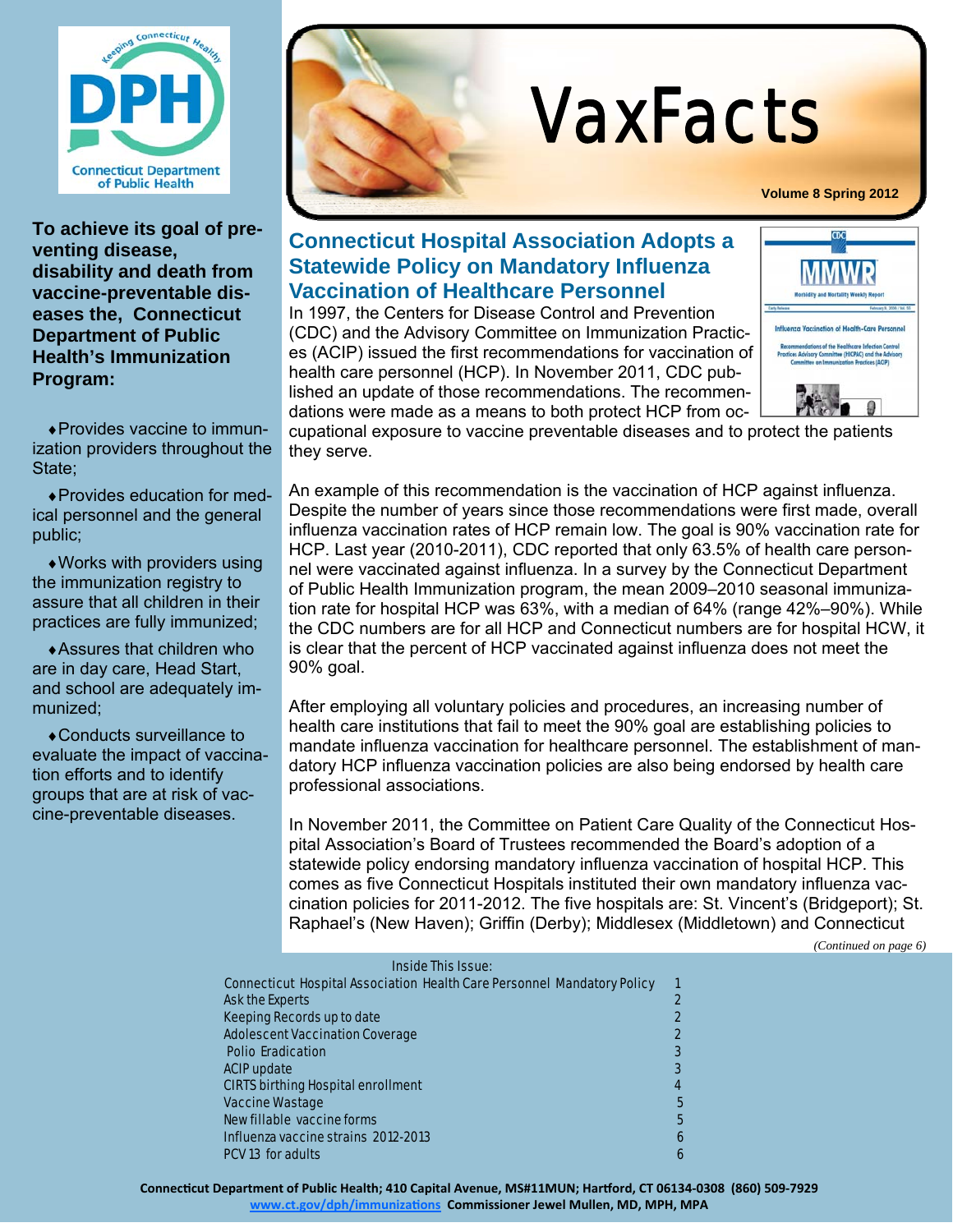

#### **Q. What is the minimum interval between dose 1 and dose 2 of Hepatitis A vaccine?**

 A. According to the CDC recommended childhood immunization schedule, the minimum age for the first dose of hepatitis A vaccine is 12 months. The minimum interval between dose 1 and dose 2 of Hepatitis A vaccine is 6 **calendar** months, e.g., if dose 1 is administered on March 2, then dose 2 should not be administered prior to September 2nd of the same year. Remember, there is no maximum interval between doses. So, in this example, any time after September 2nd is acceptable.

 **Q. Who is allowed to administer vaccinations in Connecticut?**  A. By law, the **licensed practitioners** that can administer vaccines in Connecticut are: Medical Doctors, Doctors of Osteopathy, Physician Assistants, Advanced Practice Nurses, Registered Nurses and Licensed Practical Nurses. The above practitioners would need to have a current Connecticut license. Pharmacists may administer influenza, pneumococcal and zoster vaccines to people >18 years of age. Student Practitioners in the above groups can administer vaccinations, if the administration is part of their training and they are under the supervision of licensed faculty. In addition, a licensed practitioner should never administer a vaccine that they have not prepared (drawn up) themselves. Therefore, the licensed personnel identified above would be the only legal personnel permitted to prepare (draw up) a vaccine.



# VaxFacts

**Volume 8 Spring 2012**

## **Keeping Vaccines Records Up To Date**

With increased access to vaccinations in the community, one challenge we all face is how to keep an immunization record up to date and complete. Helen Drohan, RN, Public Health Nurse at the West Hartford/Bloomfield Health District has devised several forms to assure all providers and groups that need immunization information receive it. This includes making sure that parents have a copy of their child's immunization history should they need it for either entry into higher education and/or the work environment.

Helen developed and shared the following documents with the Immunization Program: Vaccine Administration Record that includes vaccines, space for comments, allergies, weight at time of immunization (required by WHBHD), PPD testing and results as well as LMP (females); Immunization Requirements for Students in CT Schools with spaces to document immunizations received; and an Immunization record for the parent, practitioner, school and/ or place of employment certifying dates vaccines were given and also next scheduled vaccinations.

If you would be interested in seeing if these forms might work for you, please contact Linda Greengas at *linda.greengas@ct.gov* or (860) 509-8153.

# **Adolescent Vaccination Coverage Levels in the US, 2006–2009**<br>The National Immunization Survey-Teen is an annual provider-

verified, random-digit-dial survey of vaccination coverage in US adolescents aged 13 through 17 years. Data from the surveys showed the following increases in vaccine coverage:



- Between 2006 and 2009 ≥1 dose of Tdap increased from 11% to 56%
- Between 2006 and 2009 ≥1 dose of MenACWY (meningococcal) increased from 12% to 54%
- Between 2007 and 2009 ≥1 dose of HPV among girls increased from 25% to 44%
- Between 2008 and 2009 ≥3 doses of HPV increased from 18% to 27%

In 2009, coverage could have been >80% for Td/Tdap and MenACWY and as high as 74% for the first HPV dose if providers had administered all recommended vaccines during the same vaccination visit. The top reported parental reasons for a child not receiving a vaccine were no knowledge about the vaccine, provider did not recommend, vaccine is not needed/necessary, and adolescent is not sexually active.

Adolescent vaccination coverage is increasing but could be improved. Strategies are needed to increase parental knowledge about adolescent vaccines and improve provider recommendations and administration of all vaccines during the same visit.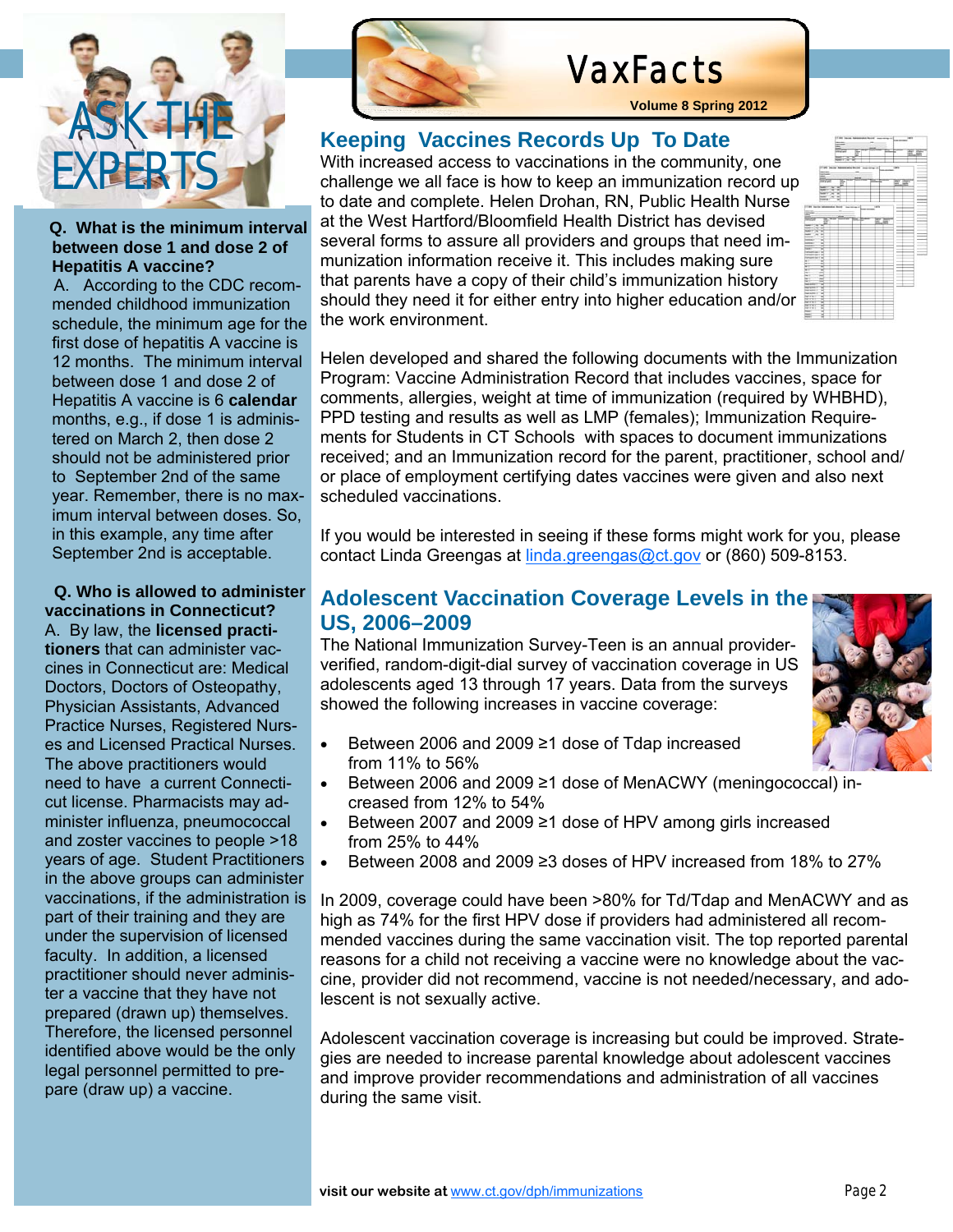# VaxFacts

#### **Immunization Program Epidemiologists:**

**Region 1** *(western CT)*  Paul Sookram 860-509-7835 **Region 2** *(New Haven area)*  Dan Wurm 860-509-7811

**Region 3** *(eastern CT)* Sharon Dunning 860-509-7757 **Region 4** *(Hartford area)* Linda Greengas 860-509-8153

#### **Local IAP**

**Coordinators: Bridgeport**  Joan Lane 203-372-5503 **Danbury** 

Irene Litwak 203-730-5240 **Hartford**  Tish Rick Lopez

860-547-1426 x7048 **Naugatuck Valley**  Elizabeth Green

203-881-3255 **New Britain**  Ramona Anderson

860-612-2777 **New Haven**  Jennifer Hall

203-946-7097 **Norwalk** 

Pam Bates 203-854-7728

**Stamford**  Cinthia Vera

203-977-5098 **Torrington**  Sue Sawula

860-489-0436 **Waterbury**  Randy York

203-346-3907 **West Haven**  Christine Depierro

203-937-3564 **Other areas** 

Debora Jones 860-509-7241



**Volume 8 Spring 2012**



pants in an intensified effort to eradicate polio worldwide.

to completing the eradication of polio. Dr. Frieden enlisted the support of the entire CDC community to become active partici-

**Polio Eradication in Democratic Republic of Congo** 

Polio incidence has decreased by more than 99 percent since the launch of global polio eradication efforts in 1988. In February 2012, a huge milestone was achieved when India was officially removed from the list of countries with active transmission of endemic polio, having gone 12 months without a case of polio. Nevertheless, poliovirus transmission is ongoing in three endemic countries --Afghanistan, Nigeria, and Pakistan, and three countries -- Angola, Chad, and Democratic Republic of the Congo (DR Congo), have continued to experience transmission of poliovirus for more than one year.

Melinda Mailhot, CDC Public Health Advisor formerly with the Connecticut Immunization Program, recently returned from three weeks in Kinshasa, DR Congo where she will be posted for two years to work on polio eradication. Ms. Mailhot said that DR



Congo will be a challenging place to eradicate polio. It is a vast country - the second largest country in Africa, about a quarter of the size of the U.S. DR Congo also has a huge population, estimated at 75 million. DR Congo's birth cohort of 3 million is nearly the size of Connecticut's entire population. The country has a very poor transportation infrastructure with many parts of the country accessible only by plane.

With regards to polio eradication, 93 cases of polio were reported for 2011, routine immunization coverage is low (59% estimated oral polio vaccine coverage), Supplemental Immunization Activities or SIAs (campaigns for polio eradication) have been of poor quality, and there are gaps in polio surveillance. Despite these many challenges DR Congo is committed to eradicating polio by the end of 2012. National SIAs are planned for May and June and local SIAs will be conducted in response to reported polio cases. Steps are being implemented to improve the quality of SIAs, routine immunization and surveillance. For more information on the Global Polio Eradication Initiative visit www.polioeradication.org.

## **ACIP Update**

#### **ACIP votes to extend the age recommendation for Tdap vaccine to include adults age 65 years and older**

On February 22, CDC's Advisory Committee on Immunization Practices (ACIP) voted to extend the age for vaccination with Tdap vaccine to include adults age 65 years and older. Previously, a one-time routine dose of Tdap was recommended for people age 11 through 64 years.

**Note:** ACIP recommendations become CDC recommendations once they are accepted by the director of CDC and the Secretary of Health and Human Services and are published in *Morbidity and Mortality Weekly Report.*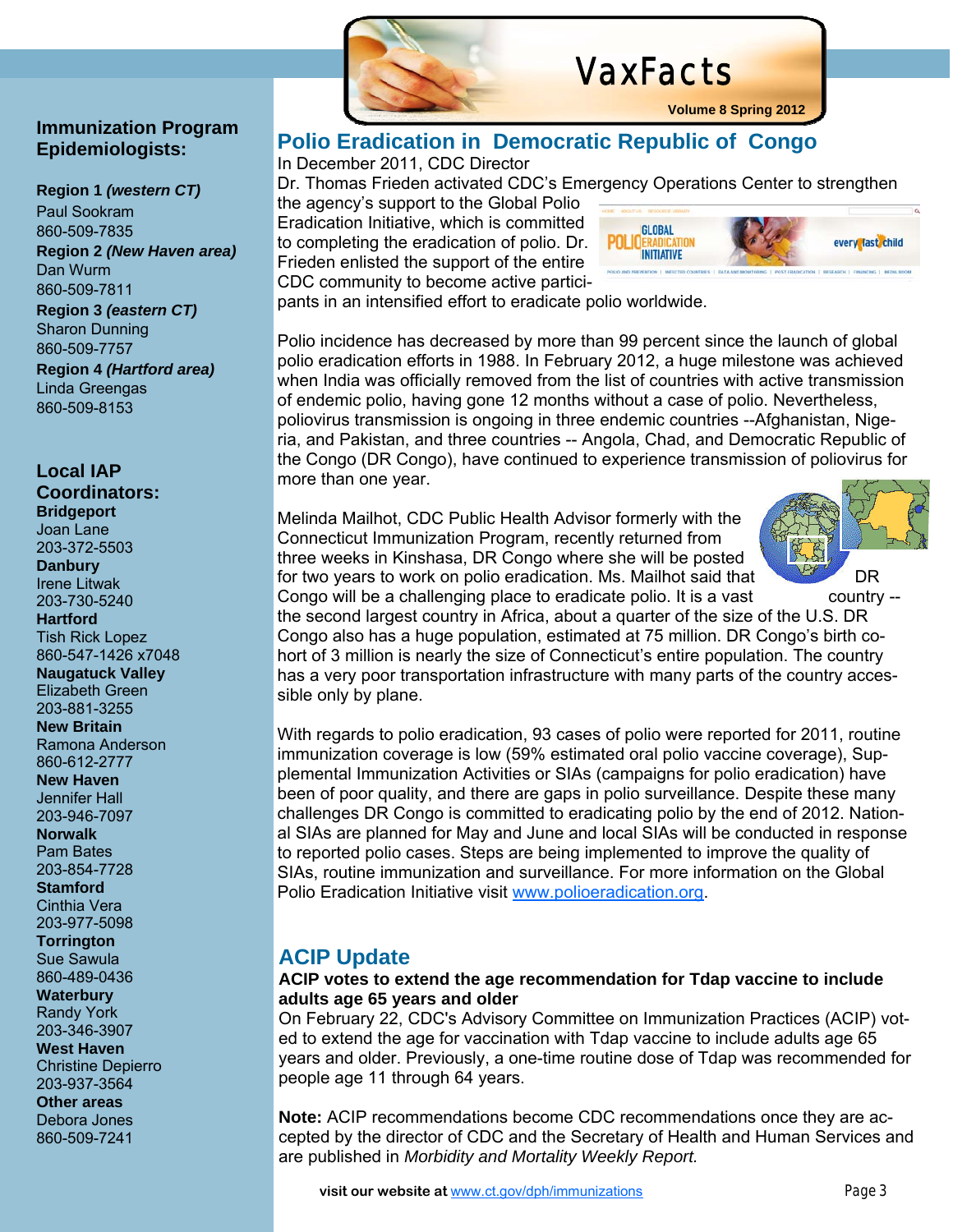

## **Immunization Staff Update:**

#### *CDC Public Health Advisor*

In the month of March, the Immunization Program said good bye to CDC Public Health Advisor, Melinda Mailhot, who dedicated approximately six years of service to the Connecticut Immunization Program and said hello to a new CDC Public Health Advisor, Camille Gonzalez. Miss Gonzalez comes to the State of Connecticut following a three year assignment with the Florida Department of Health, and a two year assignment with the city of Chicago, Illinois. Miss Gonzalez carries an academic background in Health Education and Public Health Practice, and has had hands-on experience in the areas of emergency management, infectious disease, and vaccine preventable disease. She will be working in partnership with the VFC team and taking part in grant management activities.

Melinda Mailhot has taken a position in the Democratic Republic of Congo (DR Congo) working on polio eradication for the CDC (see the story on page 3). Melinda has agreed to write some additional articles for VaxFacts, as she works in her new position, so we in CT can follow the exciting possibility of eradicating polio.

## **Congratulations to the CT Birthing Hospitals!**

Birthing hospitals are at the frontline of educating parents about the benefits of enrolling in the CT Immunization Registry and Tracking System (CIRTS) when they provide the enrollment form and brochure to the new parents after the birth of their baby.

#### **Benefits of Enrolling in CIRTS include:**

CIRTS keeps a permanent record of your child's shots even if:

- ◆ You move away from Connecticut
- Your child's doctor retires or closes
- ◆ You change doctors or forget your child's shot history

The national objective is to have 95% enrollment of newborns into a childhood immunization registry. About 8% of children opt-out of the Connecticut registry. The good news is that every year we get closer to reaching this national goal.

Congratulations to the following Birthing Hospitals for the "Highest CIRTS Enrollment Rates" for 2011!

For the highest enrollment rate in a 'small' birthing hospital **Windham Hospital** 95%

For the highest enrollment rate in a 'mid-sized' birthing hospital *(a tie)*  **St. Vincent's Hospital** 95.6 % **Norwalk Hospital** 95.4 %

For the highest enrollment rate in a 'large' birthing hospital **Hartford Hospital** 94%

For the "most improved" enrollment rate in a birthing hospital **Johnson Memorial Hospital** 90% *(up 5%)*

*Small hospital: 1-1000 births per year Mid-sized hospital: 1001-2000 births per year Large hospital: 2001-4000 births per year Most improved rate: highest increase from previous year* 

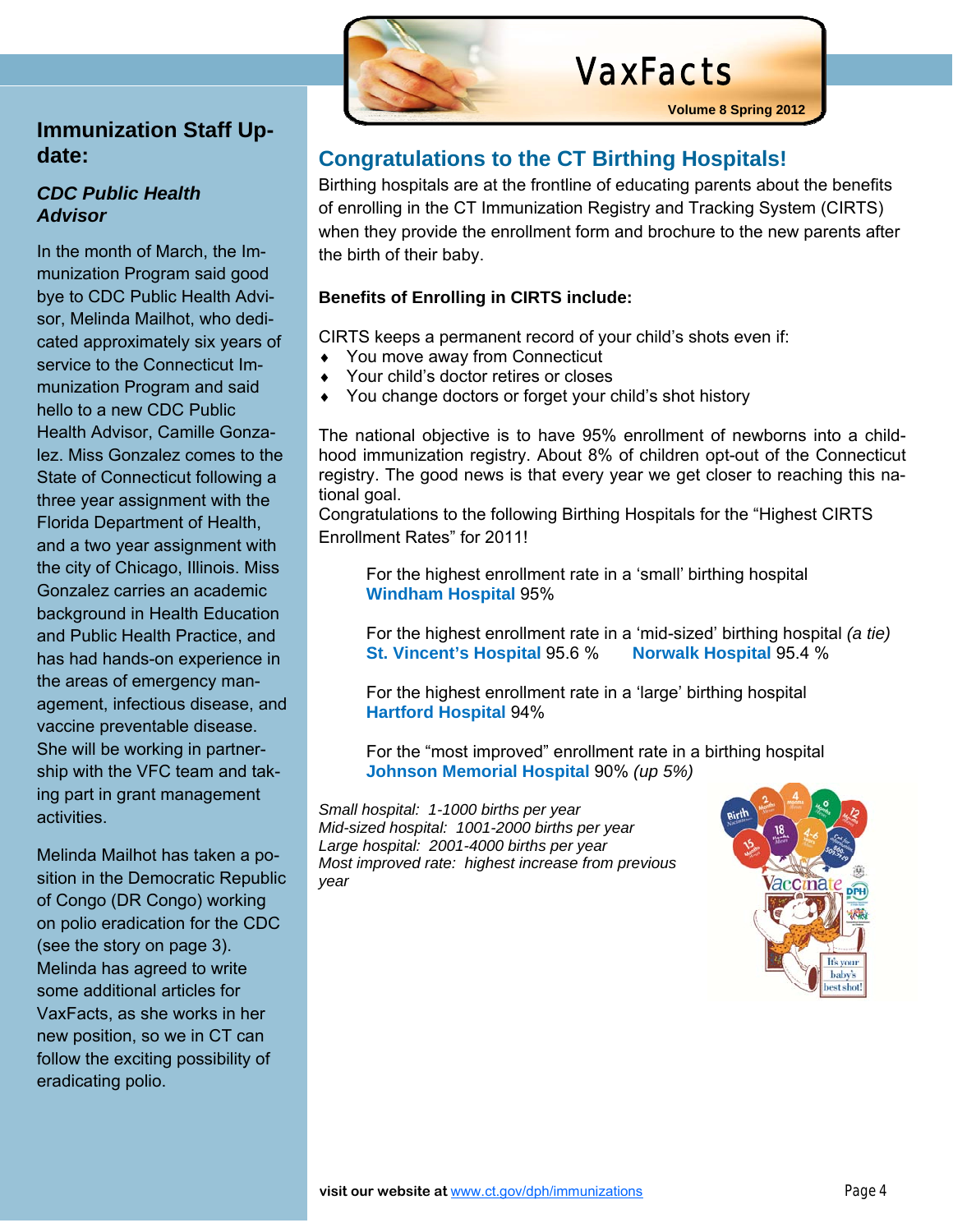

# **News** 2011 Vaccine Wastage **Fillable Forms**

| <b>Tariffic Resear</b><br>File exciting line is<br>To care a mother of<br><b>Hart Assuring Forma</b><br><b>Miles St North Inc.</b><br><b>Manager &amp; Allen</b><br>So present extent on the | t.<br><b>Back Book</b><br><b>Installating Provider Institut</b><br>5. Both the first formulant<br>2. December the transfer face.<br>2. Estas and chair estruction<br>4. Both provided countries but<br>5. Requirement quark to provider set | <b>STATE SHOTING UNDER FURNITURES</b><br>IMMUNIZATION PROGRAM<br>FAX TO: 860-389-8371 or week first months? ATCHFABIT and<br>Report than are an including than for the transitions of the tractat. Latin as been ask coming as presented<br>the case to fill in the loss before with any deter your precisive will be should this month.<br>Reports must be putertings monthly such 1 year and your problems mainted<br><b>Rowright State couplied control with</b><br>٠<br><b>START TOO</b><br>Report in entries float last than the countries would be two than topics of mentals. We in which there then<br>the computer is reserved<br>Salving your water to a household \$122 month capity of vacces transies<br>The net subset above administrated data comp to the first marks assume all manings or which manipure.<br>Sentent From Ltd. (40) 995 POR To develop address 1971 print apparaintable |                |                   |                     |                                                              |                |
|----------------------------------------------------------------------------------------------------------------------------------------------------------------------------------------------|---------------------------------------------------------------------------------------------------------------------------------------------------------------------------------------------------------------------------------------------|-----------------------------------------------------------------------------------------------------------------------------------------------------------------------------------------------------------------------------------------------------------------------------------------------------------------------------------------------------------------------------------------------------------------------------------------------------------------------------------------------------------------------------------------------------------------------------------------------------------------------------------------------------------------------------------------------------------------------------------------------------------------------------------------------------------------------------------------------------------------------------------------------------------|----------------|-------------------|---------------------|--------------------------------------------------------------|----------------|
| <b>Tax McAnner with:</b><br><b>But the period party</b>                                                                                                                                      | No control to a state of the<br><b>PERSONAL PROPERTY</b>                                                                                                                                                                                    | <b>Rent and Strang Toking</b>                                                                                                                                                                                                                                                                                                                                                                                                                                                                                                                                                                                                                                                                                                                                                                                                                                                                             |                |                   | <b>Ball of</b><br>- | The American                                                 | <b>Will</b>    |
| # ps of a negot<br><b>Service</b><br>D<br><b>THE FAILURE AT</b><br>John L.                                                                                                                   | <b>Lista chain betractions</b><br>1. The self-personal continues law<br>additional products for each at-                                                                                                                                    |                                                                                                                                                                                                                                                                                                                                                                                                                                                                                                                                                                                                                                                                                                                                                                                                                                                                                                           |                |                   |                     | <b>Basic Practice Will by Though by the</b><br>$\cdots$      | <b>House</b> 4 |
| $\sim$                                                                                                                                                                                       | Most out-series art har-<br>×<br><b>Milanopolis President and</b>                                                                                                                                                                           |                                                                                                                                                                                                                                                                                                                                                                                                                                                                                                                                                                                                                                                                                                                                                                                                                                                                                                           | ÷              |                   | <b>Brown on</b>     | <b>Excessive Transit</b><br><b>British product of degree</b> |                |
| <b>Carried Bay</b>                                                                                                                                                                           | the case down countries contains<br>٠<br>6. The transport of controls can                                                                                                                                                                   | <b>Section</b>                                                                                                                                                                                                                                                                                                                                                                                                                                                                                                                                                                                                                                                                                                                                                                                                                                                                                            | -              | <b>Stationary</b> | $-$                 | Publishers instrument detect                                 |                |
| <b>The Structure and Content</b><br>the life of countries.                                                                                                                                   | <b>SIZE &amp; ACTIVITY IN THE CAR</b>                                                                                                                                                                                                       | me.                                                                                                                                                                                                                                                                                                                                                                                                                                                                                                                                                                                                                                                                                                                                                                                                                                                                                                       | ٠              |                   |                     |                                                              |                |
| <b>International Con-</b>                                                                                                                                                                    |                                                                                                                                                                                                                                             | <b><i>Hydrey areas</i></b>                                                                                                                                                                                                                                                                                                                                                                                                                                                                                                                                                                                                                                                                                                                                                                                                                                                                                | ٠              |                   |                     |                                                              |                |
|                                                                                                                                                                                              | $\overline{\phantom{a}}$                                                                                                                                                                                                                    |                                                                                                                                                                                                                                                                                                                                                                                                                                                                                                                                                                                                                                                                                                                                                                                                                                                                                                           | ×.             |                   |                     |                                                              |                |
| $\overline{ }$                                                                                                                                                                               | __                                                                                                                                                                                                                                          | -                                                                                                                                                                                                                                                                                                                                                                                                                                                                                                                                                                                                                                                                                                                                                                                                                                                                                                         | ۰              |                   |                     |                                                              |                |
| <b>Ind</b>                                                                                                                                                                                   | <b>Bally</b>                                                                                                                                                                                                                                |                                                                                                                                                                                                                                                                                                                                                                                                                                                                                                                                                                                                                                                                                                                                                                                                                                                                                                           | ×              |                   |                     |                                                              |                |
| 444.64<br>$\sim$                                                                                                                                                                             | Try & Dunk                                                                                                                                                                                                                                  |                                                                                                                                                                                                                                                                                                                                                                                                                                                                                                                                                                                                                                                                                                                                                                                                                                                                                                           | ٠              |                   |                     |                                                              |                |
| <b><i><u>Secondar</u></i></b>                                                                                                                                                                |                                                                                                                                                                                                                                             | <b>WY 312 Incomment integrits</b>                                                                                                                                                                                                                                                                                                                                                                                                                                                                                                                                                                                                                                                                                                                                                                                                                                                                         |                |                   |                     |                                                              |                |
| <b>STATE</b><br><b>PRODUCT</b>                                                                                                                                                               | <b>Booking Transferred to</b>                                                                                                                                                                                                               | <b>Page 14</b><br>$rac{1}{2}$                                                                                                                                                                                                                                                                                                                                                                                                                                                                                                                                                                                                                                                                                                                                                                                                                                                                             | $\blacksquare$ |                   |                     |                                                              |                |
| $\rightarrow$                                                                                                                                                                                | <b>Saint-British of country</b><br><b>San and date manager</b><br>٠                                                                                                                                                                         | <b>Bungalow Integrity</b>                                                                                                                                                                                                                                                                                                                                                                                                                                                                                                                                                                                                                                                                                                                                                                                                                                                                                 | ٠              |                   |                     |                                                              |                |
| $\sim$                                                                                                                                                                                       | ٠<br><b>Bank capital model</b>                                                                                                                                                                                                              | $384 -$                                                                                                                                                                                                                                                                                                                                                                                                                                                                                                                                                                                                                                                                                                                                                                                                                                                                                                   | ×              |                   |                     |                                                              |                |
| ma a<br>w                                                                                                                                                                                    | 'n<br><b>Section</b>                                                                                                                                                                                                                        | <b>Scientist</b>                                                                                                                                                                                                                                                                                                                                                                                                                                                                                                                                                                                                                                                                                                                                                                                                                                                                                          | ٠              |                   |                     |                                                              |                |
| <b>AND</b><br>$\sim$                                                                                                                                                                         |                                                                                                                                                                                                                                             | <b>Publicity Project</b>                                                                                                                                                                                                                                                                                                                                                                                                                                                                                                                                                                                                                                                                                                                                                                                                                                                                                  | ٠              |                   |                     |                                                              |                |
| <b>Support</b>                                                                                                                                                                               | ۰                                                                                                                                                                                                                                           | ×                                                                                                                                                                                                                                                                                                                                                                                                                                                                                                                                                                                                                                                                                                                                                                                                                                                                                                         | ٠              |                   |                     |                                                              |                |
| <b>Mark House</b> Av                                                                                                                                                                         | u                                                                                                                                                                                                                                           | *at.                                                                                                                                                                                                                                                                                                                                                                                                                                                                                                                                                                                                                                                                                                                                                                                                                                                                                                      | ٠              |                   |                     |                                                              |                |
| <b>ABE WALK</b>                                                                                                                                                                              |                                                                                                                                                                                                                                             |                                                                                                                                                                                                                                                                                                                                                                                                                                                                                                                                                                                                                                                                                                                                                                                                                                                                                                           | ×.             |                   |                     |                                                              |                |
| and me should                                                                                                                                                                                | <b>Spraces of Transferring Provider</b>                                                                                                                                                                                                     | <b><i><u>based</u></i></b>                                                                                                                                                                                                                                                                                                                                                                                                                                                                                                                                                                                                                                                                                                                                                                                                                                                                                |                |                   |                     |                                                              |                |
| <b>British Security And Color</b>                                                                                                                                                            | <b>Ingressed of Beating Freezer</b>                                                                                                                                                                                                         | ÷                                                                                                                                                                                                                                                                                                                                                                                                                                                                                                                                                                                                                                                                                                                                                                                                                                                                                                         | ٠              |                   |                     |                                                              |                |
| <b><i><u>Subject Winners</u></i></b>                                                                                                                                                         |                                                                                                                                                                                                                                             | <b>Manual Educate</b>                                                                                                                                                                                                                                                                                                                                                                                                                                                                                                                                                                                                                                                                                                                                                                                                                                                                                     | ٠              |                   |                     |                                                              |                |
|                                                                                                                                                                                              |                                                                                                                                                                                                                                             | Mond 2 Ham                                                                                                                                                                                                                                                                                                                                                                                                                                                                                                                                                                                                                                                                                                                                                                                                                                                                                                | ×              |                   |                     |                                                              |                |
|                                                                                                                                                                                              |                                                                                                                                                                                                                                             | <b>Publicate (2) Ad growing</b>                                                                                                                                                                                                                                                                                                                                                                                                                                                                                                                                                                                                                                                                                                                                                                                                                                                                           | ×              |                   |                     |                                                              |                |

The Immunization Program now has fillable vaccine order forms, transfer forms and return forms allowing providers to enter information and save in a pdf file format. Forms are available on our website: www.ct.gov/dph/ immunizations. From the home page, click on <health professionals information> box. That will bring you to the page with the forms.

You may either FAX the completed forms to 860-509-8371 or email them to our central email address,

#### **dph.immunizations@ct.gov.**

When emailing please save the document as a pdf file and name it with your PIN and then the name of the document (e.g. PIN *2000.VOF.pdf).* Attach your completed form and email it to our central email address. We recommend that you save and print a copy for your records. *Please note, this email address is for receiving and processing forms only. If you have concerns, questions or need assistance please call the program at 860-509- 7929.* 



# VaxFacts

#### **2011 Vaccine Wastage**

In 2011 the Immunization Program distributed 1,010,420 doses of vaccine to providers statewide. A total of 8,990 doses were wasted (expired, spoiled, or lost). The program wastage rate for the year was 0.89%, far below the 5% that CDC allows but above the Immunization Program's goal of 0.5%. Approximately 56% of the wasted doses occurred during Tropical Storm Irene in August and Winter Storm Alfred in October. The majority of the remaining doses that were wasted was due to vaccine expiration.

The Immunization Program has a strict restitution policy. A practice may experience one occurrence of vaccine wastage up to a value of \$1,300 worth of vaccine (based on federal contract prices) per calendar year. Any value above that threshold must be replaced by the provider on a dose for dose basis at their own cost. Subsequent occurrences also require restitution on a dose for dose basis. If a program is required to replace vaccine, the program is prohibited from receiving any Immunization Program vaccine, until the doses are replaced. Practices replacing doses must supply the Immunization Program with proof of purchase of the replacement vaccines, usually by supplying a copy of the purchasing invoice.

In 2011 providers replaced 1,279 doses of vaccine (of 8,990 wasted) or about 14% of all wasted doses. The Immunization Program appreciates all the efforts being made to reduce vaccine wastage. All providers must have one staff member as its primary vaccine contact and designate at least one back up staff to your primary contact. Remember vaccine wastage effects everyone since the vaccine distributed to you is funded through a combination of state and federal tax dollars.



**To limit vaccine wastage, follow these simple tips**  1. Vaccines should be carefully monitored with temperatures recorded twice a day and **stock rotated so that the vaccine with the earliest expiration dates are used first. (e.g. use vaccine with Nov 2012 expiration before one with Nov 2013 expiration)** 

2. Backup plans– all practices receiving vaccines through the Connecticut Immunization program are required to have a backup plan. Back up plans address where and when you would need to transport your vaccine to another location, in the event of a power loss. Review your backup plan regularly so that the current staff responsible for exercising your back up plan are listed and the location you are moving your vaccine to is current. Sometimes you can anticipate a power loss. As in Tropical Storm Irene and Winter Storm Alfred, there were



many warnings issued for the potential of severe weather.

3. Mark all electrical outlets with a warning label so that vaccine storage units do not get unplugged.

4. If you have a large supply of vaccines, consider purchasing storage equipment that has alarms to

notify you of a power loss.